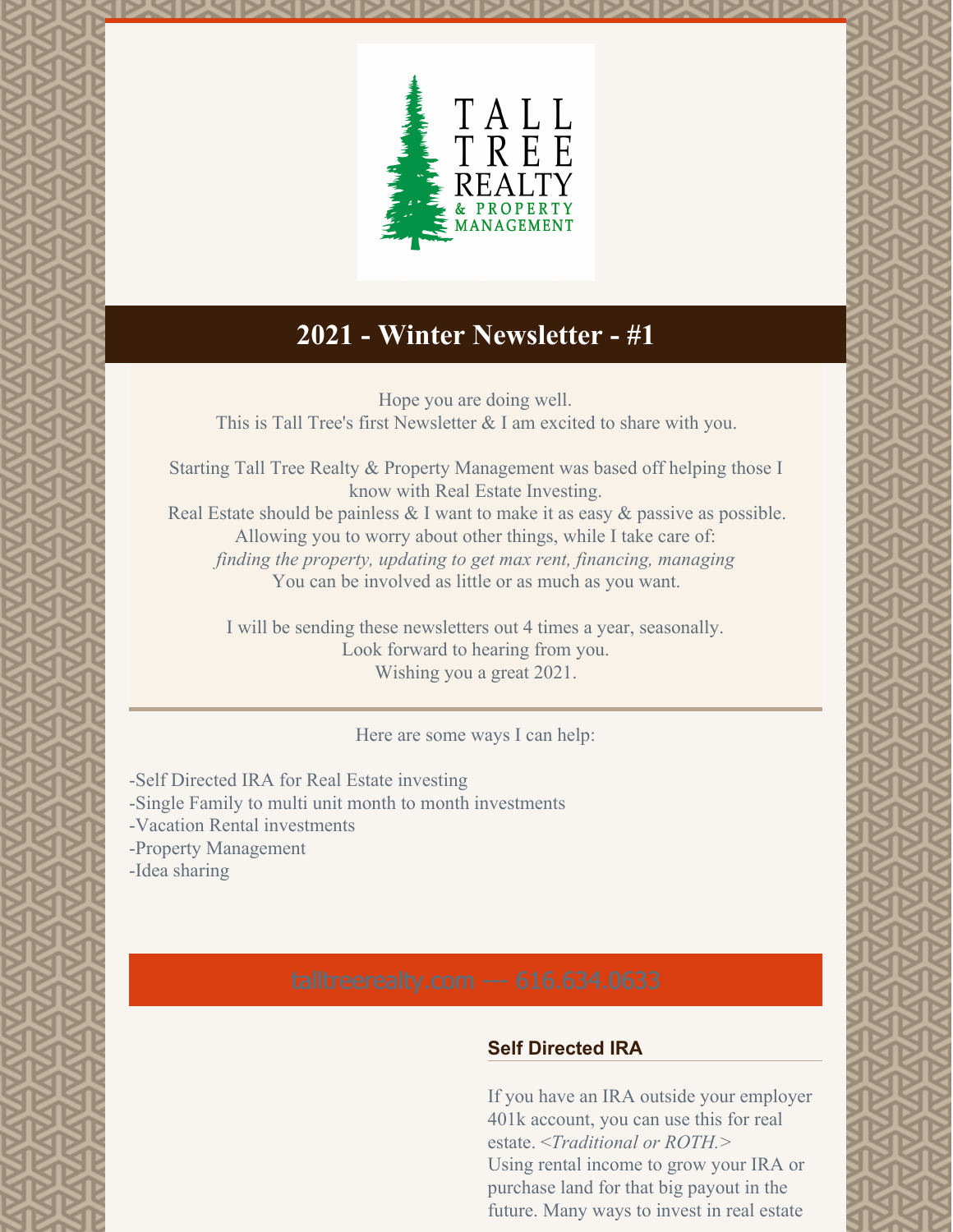



with your IRA.



# **Single Family - Multi Unit**

Residential single family up to 4 unit is a great way to start in real estate. You can finance these with as little as 15% down with conforming 15/30 year mortgages. In purchasing, we look to get at least 1% of purchase price in monthly gross rent & advise at least a 3-5 year hold.



#### **Property Management**

Currently managing properties in the Greater Grand Rapids area only. We will help manage the property or manage the process to find you the right manager for your investment.



### **Vacation Rentals**

Vacation Rentals are on the rise and a great way to get into real estate investment. Houses on any Michigan Lake average 155 days a year of bookings. Make money and use the home the other 200+ days.





Investing in Real Estate can be easy. With our quick questionnaire we can help you zone in the right areas to start.

# **Let me Help You --**